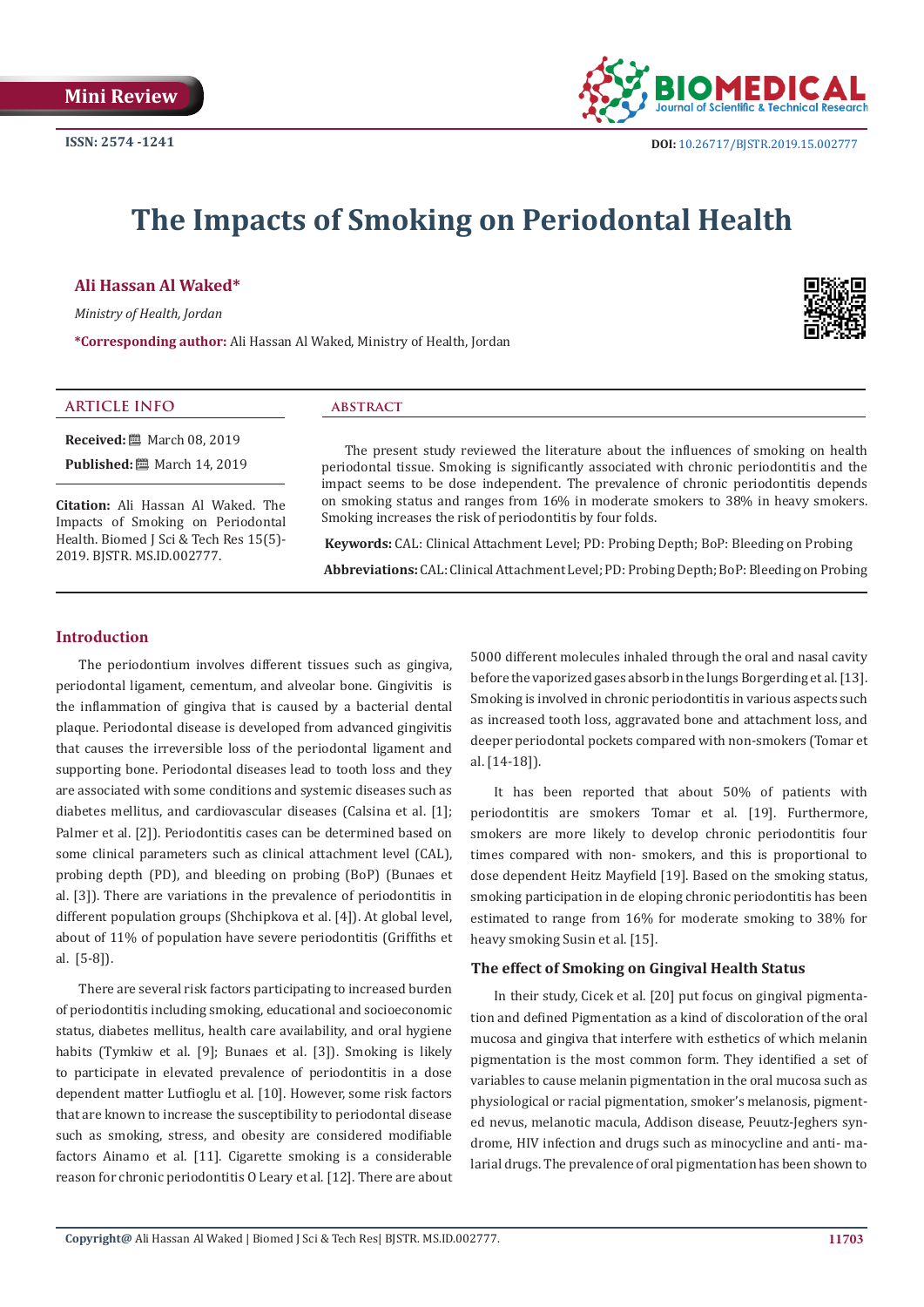be the highest among Indians (89%) and the lowest among the Europeans (15%) Hedin et al. [21]. It is worth to mention that melanin pigmentation of the oral mucosa has negative effects on esthetics. Due to the fact that melanin pigmentation is involved as a clinical manifestation of systemic diseases and drug usage, it is crucial to involve melanin pigmentation in the differential diagnosis of these conditions Sreeja et al. [22]. In the study of Hanioka et al. [23], the authors stresses on the appearance melanin pigmentation in smokers as a special phenomenon which is called smoker's melanosis.

The authors suggested that melanin pigmentation could be induced by the stimulation of melanocytes by stimuli present in tobacco smoke such as nicotine and benzopyrene. Furthermore, a cause and effect relationship between cigarette smoke and melanin pigmentation has been suggested because of the observation that melanin pigmentation decreases as the number of years the person has quit smoking increases. Various studies across the literature have indicated that the effects of cigarette smoke reached other people who are present in the same environment. Researchers have also demonstrated a significant relationship between smoking and some side effects such as appearance of childhood asthma Fernando et al. [24], dental caries Aligne et al. [25], spontaneous abortion George et al. [26], periodontal disease Arbes et al. [27], and children's behavior problems and childhood cancers Boyaci et al. [28]. It has been noted that there is a dilemma in which children who are exposed to cigarette smoke usually do not complain and when they express their complaints the parents do not pay attention to them or reprimand.

So, children suffer from environmental tobacco smoke and the house is the most important site of this exposure Boyaci et al. [28,29] conducted a study to explore the association between gingival pigmentation and exposure to ETS. The reason beyond conducting such a study is that such an association with active smoking has already been established while it is still remaining to be established with ETS. A case-control study was carried out involving 59 nonsmoking children. Gingiva was examined by two calibrated examiners independently who observed labial gingiva via oral photographs. Study findings have indicated that about 61% of children had at least 1 smoking parent. About 71-78% of children showed gingival pigmentation. It has also been shown that there was a higher percentage of smoking parents among children with gingival pigmentation (70-71%) than in those who lacked pigmentation (35%). Taken together, researchers concluded that excessive pigmentation in the gingiva of children is associated with exposure to ETS. Furthermore, researchers put emphasis on the observation that visible pigmentation effect in gingiva of children could be useful in terms of parental education.

Several studies in literature reported the presence of brownish or black pigmentation in human gingiva in several countries. Furthermore, there is a variation in the prevalence of gingival pigmentation which may be attributed to race and country (Sarswathi et al. [30,31]). Pigmentation in human gingiva has been shown to originate from melanin granules in melanocytes Hedin et al. [32]. Melanocytes have been identified as dendritic cells at the basal layer of gingival epithelium Halaban et al. [33]. Several studies revealed that melanin pigmentation in gingiva to be correlated with active smoking so that smokers presented a greater tendency toward pigmentation than did nonsmokers. Furthermore, a dose-response relationship was detected Hanioka et al. [23]; Hedin [34-36]. It has also been reported that prevalence of pigmentation was decreased in relation to the number of years after smoking cessation. Taken together, previous findings pointed to a causal association between tobacco smoke and melanin pigmentation in gingiva. Gingival pigmentation was shown mainly in the labial area of anterior teeth (Hanioka et al. [23]; Hedin [34]; Sarswathi et al. [36]).

According to Hedin et al. [37], it is not frequently to see excessive pigmentation in palatal mucosa as a result of tobacco smoke except in cases of reverse smoking. It has also been shown that there is an increased prevalence of gingival pigmentation among smokers Hanioka et al. [38]. Hajifattahi et al. [39] conducted a study to evaluate the role of parental smoking on pigmentation of their children's oral mucosa. The study involved 400 healthy children, within the age 10 to 11 years, who did not use any drugs. Participants were categorized into two groups: passive and control groups. The passive smoker group included 200 children and defined as having at least one smoker member in their family. The control group also included 200 children who did not have a smoker in their family. Furthermore, two groups were matched in the point of view of skin color. Oral pigmentation in the two groups was examined and recorded. Study findings showed that the relative risk of oral pigmentation for children who were exposed to passive smoking was 1.23. John et al. [40] conducted a study in the light of the fact that ETS exposure is a distinguished health hazard for children.

Furthermore, poor urban children may be at increased risk of exposure from non-parental sources of tobacco smoke. The study had two main objectives: to identify the sources of ETS exposure for children and to explore caregivers' perceptions of the pediatrician's role and action in addressing ETS exposure. Study findings indicated that 14% of caregivers were smokers; about 49% reported caring for at least 1 smoke-exposed child. It was interesting to find smoke exposure to occur mainly in the home; it was permitted to smoking in the home of 75% of the children who live with a smoker. About 34% of the caregivers who reported no smoking in the home reported having a child who spends time in homes where other people smoke. Results showed that the perception of all caregivers that tobacco smoke is harmful. The findings of the previous study are in line with other studies in which the burden of ETS exposure is of prime concern among pediatricians Gergen et al. [41]. Furthermore, several studies have considered advising parents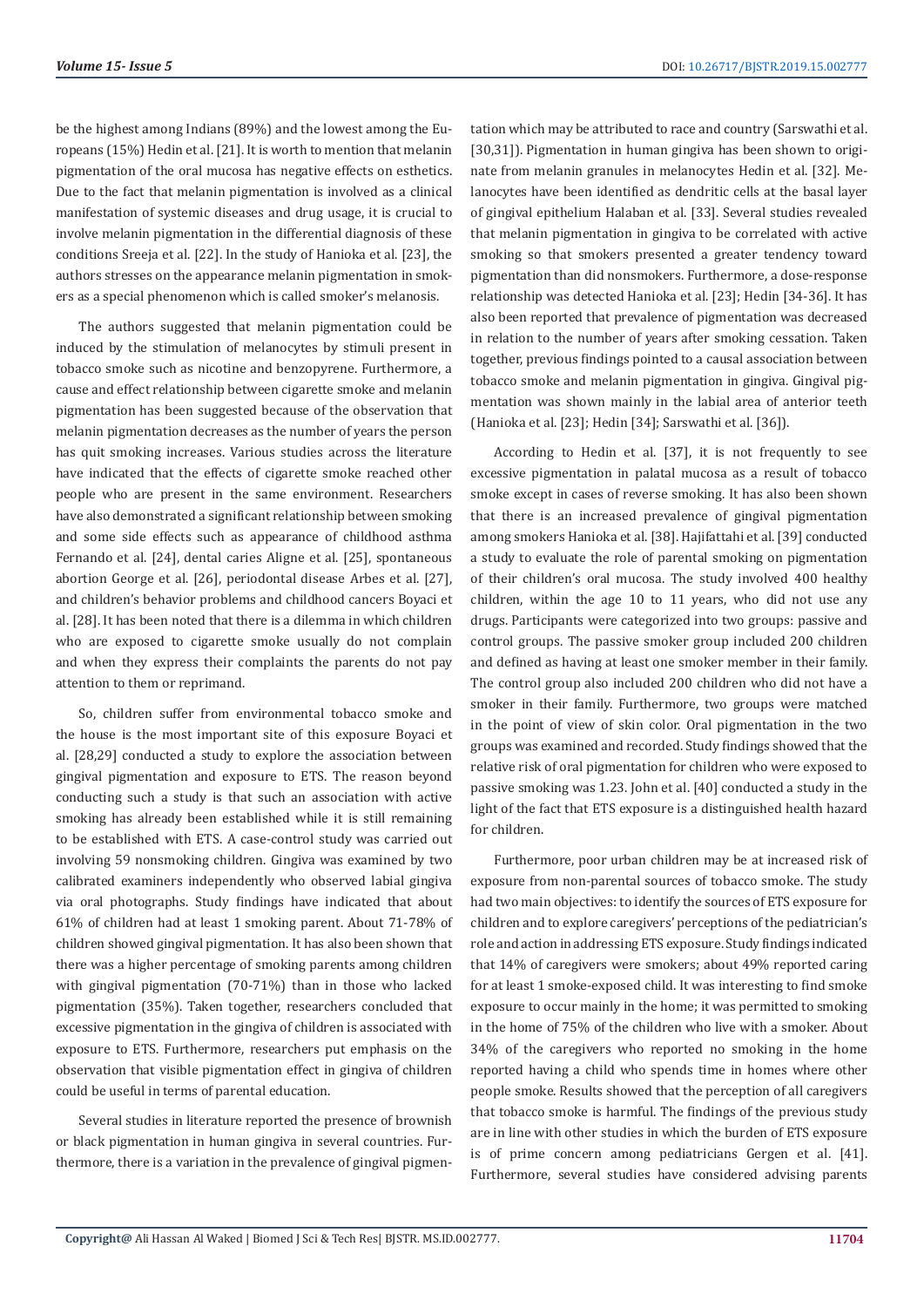to quit smoking to be a recommended part of pediatric practice (American Academy of Pediatrics [42]).

Taken together, reducing children's exposure to ETS is realized as a significant objective for the practicing pediatrician. It has been warned that pediatric subpopulations at increased risk of smoke exposure are ignored. It is expected to find highly smoke-exposed children in locations with high parental smoking prevalence, greater numbers of cigarettes smoked in the same room as the child, and higher degrees of crowding Irvine et al. [43]. Furthermore, the amount of time children spend indoors in a given area has been described to create greater potential for ETS exposure. According to previous context, it has been indicated that ETS may be considered an urban toxicant as well as an individual residential exposure Weaver et al. [44]. It has been recommended to restrict smoking in the home which, in turn, can have a strong influence on the prevalence of pediatric tobacco smoke exposure Eriksen et al. [45]. Some challenges have been reported by various pediatricians in working with children exposed to ETS from non-parental or even nonresidential sources. It has also been reported to encounter such challenges in working with children living in extended families or spending significant time in the homes of family friends and relatives who smoke Eriksen et al. [45].

## **The Influence of Smoking on Gingival Microvasculature**

Vijaya et al. [46] conducted a study in the light of the fact that smoking has been considered as a major risk factor for periodontal disease. Previous studies showed the presence of decreased bleeding on probing and reduced inflammatory response among smokers. These changes have been attributed to the alterations in gingival microvasculature and gingival epithelium. In case of having no smoking, inflammation induces vascular and epithelial changes in the gingiva. The researchers aimed to evaluate the vascular and epithelial changes in gingiva of smokers and nonsmokers with chronic periodontitis. Study findings showed that the mean blood vessel density for smokers was 12.388±6.472 and for non- smokers was 14.800±4.91. The mean lumen area of the vessels among smokers and non- smokers was 19.290±8.775 μm2 and 20.044±7.896 μm2, respectively. The mean epithelial thickness among smokers was 150.551±32.994 μ and 134.941±30.63 μ for non- smokers. Taken together researchers concluded that smokers have less vascular density and reduced lumen area and increased epithelial thickness than non- smokers, and these changes were not statistically significant.

It has been show by epidemiological studies that smoking has a marked influence on prevalence, extent, and severity of periodontitis Holm et al. [47]. Other studies have shown that some clinical parameters such as probing pocket depth, clinical attachment loss to be increased in smokers compared to non- smokers. It worth to note that there is a decrease in bleeding on probing and reduced inflammatory response for plaque accumulation among smokers in comparison to non-smokers (Tonetti [48]; Hidalgo

[49]). These changes have been utilized through various studies to influence microvasculature of the gingival connective tissue and increased thickness of epithelium among smokers to mask the signs of inflammation (Bergstrom et al. [50]; Scardina et al. [51]; Villa et al. [52]). It has been shown that smokers show reduced vascular density and reduction in the lumen area of the gingival vessels Mirbood et al. [53]. It has been indicated that nicotine can increase rate of proliferation of gingival epithelium, thus increasing epithelial thickness among smokers Gultekin et al. [54]. In his study, Bonkader et al. [55] indicated that inflammation brings about vascular changes like increased density and dilatation as well as epithelial proliferation independent of smoking status [56,57].

#### **Conclusion**

The present study showed that smoking has large impact on periodontal and gingival health. Chronic periodontitis is significantly associated with smoking, and this is a dose dependent manner.

#### **References**

- 1. Calsina G, Ramon JM, Echeverria JJ (2002) Effects of smoking on periodontal tissues. J Clin Periodontol 29(8): 771-776.
- 2. Palmer RM, Wilson RF, Hasan AS, Scott DA (2005) Mechanisms of action of environmental factors-tobacco smoking. J Clin Periodontol 32(Suppl 6): 180-195.
- 3. Bunaes DF, Lie SA, Astrom AN, Mustafa K, Leknes KN (2016) Site-specific treatment outcome in smokers following 12 months of supportive periodontal therapy. J Clin Periodontol 43(12): 1086-1093.
- 4. Shchipkova AY, Nagaraja HN, Kumar PS (2010) Subgingival microbial profiles of smokers with periodontitis. J Dent Res 89(11): 1247-1253.
- 5. Griffiths GS (2000) Formation, collection and significance of gingival crevice fluid. Periodontol 31: 32-42.
- 6. Johannsen A, Susin C, Gustafsson A (2000) Smoking and inflammation: evidence for a synergistic role in chronic disease. Periodontol 64(1): 111-126.
- 7. Haffajee AD, Socransky SS (2001) Relationship of cigarette smoking to attachment level profiles. J Clin Periodontol 28(4): 283-295.
- 8. Lamster IB, Ahlo JK (2007) Analysis of gingival crevicular fluid as applied to the diagnosis of oral and systemic diseases. Ann N Y Acad Sci 1098: 216-229.
- 9. Tymkiw KD, Thunell DH, Johnson GK, Joly S, Burnell KK, et al. (2011) Influence of smoking on gingival crevicular fluid cytokines in severe chronic periodontitis. J Clin Periodontol 38(3): 219-228.
- 10. Lutfioglu M, Aydogdu A, Sakallioglu EE, Alacam H, Pamuk F (2015) Gingival crevicular fluid interleukin-8 and lipoxin A levels of smokers and nonsmokers with different periodontal status: a cross-sectional study. J Periodontal Res 51(4): 471-480.
- 11. Ainamo J, Bay I (1975) Problems and proposals for recording gingivitis and plaque. Int Dent J 25(4): 229-235.
- 12. Leary TJ, Drake RB, Naylor JE (1972) The plaque control record. J Periodontol 43(1): 38.
- 13. Borgerding M, Klus H (2005) Experimental and toxicologic pathology: official journal of the Gesellschaft fur Toxikologische Pathologie 57 (Suppl 1): 43.
- 14. Tomar SL, Asma S (2000) Smoking-attributable periodontitis in the United States: findings from NHANES III. National Health and Nutrition Examination Survey. Journal of periodontology 71(5): 743-751.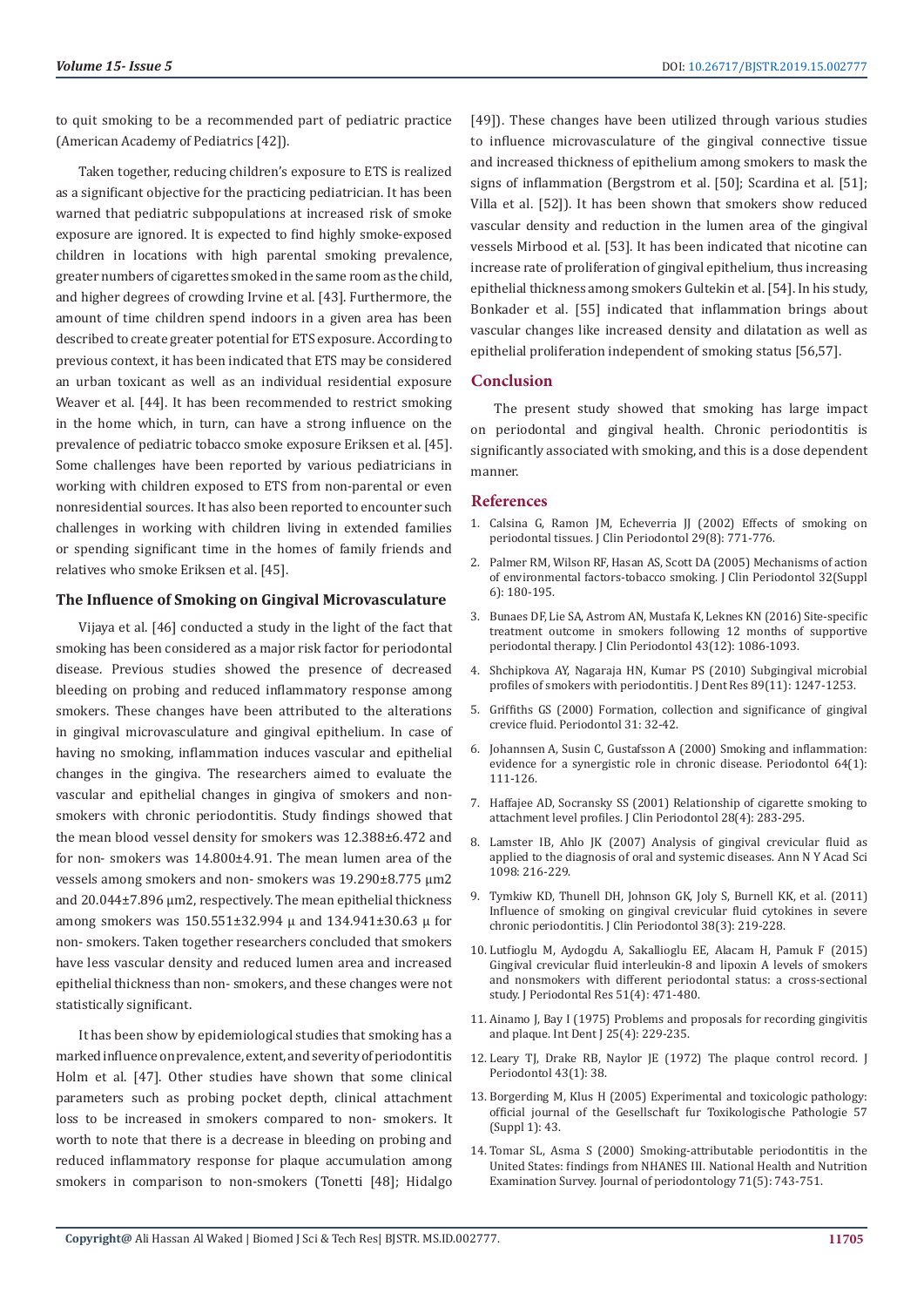- 15. Susin C, Oppermann RV, Haugejorden O, Albandar JM (2004) Periodontal attachment loss attributable to cigarette smoking in an urban Brazilian population. Journal of clinical periodontology 31(11): 951-958.
- 16. Do LG, Slade GD, Roberts Thomson KF, Sanders AE (2008) Smokingattributable periodontal disease in the Australian adult population. Journal of clinical periodontology 35(5): 398-404.
- 17. Dietrich T, Walter C, Oluwagbemigun K, Bergmann M, Pischon T, et al. (2015) Smoking, Smoking Cessation, and Risk of Tooth Loss: The EPIC-Potsdam Study. Journal of dental research 94(10): 1369-1375.
- 18. Eke PI, Wei L, Thornton Evans GO, Borrell LN, Borgnakke WS, et al. (2016) Risk Indicators for Periodontitis in US Adults: NHANES 2009 to 2012. J Periodontol 87(10): 1174-1185.
- 19. Heitz Mayfield LJ (2005) Disease progression: identification of highrisk groups and individuals for periodontitis. J Clin Periodontol 32(Suppl 6): 196-209.
- 20. Ciçek Y, Ertaş U (2003) The normal and pathological pigmentation of oral mucous membrane: a review. J Contemp Dent Pract 4(3): 76-86.
- 21. Hedin CA, Axéll T (1991) Oral melanin pigmentation in 467 Thai and Malaysian people with special emphasis on smoker's melanosis. J Oral Pathol Med 20(1): 8-12.
- 22. Sreeja C, Ramakrishnan K, Vijayalakshmi D, Devi M, Aesha I, et al. (2015) Oral pigmentation: A review. Journal of pharmacy & bioallied sciences 7(Suppl 2): S403-S408.
- 23. Takashi Hanioka, Keiko Tanaka, Miki Ojima, Kazuo Yuuki (2005) Association of Melanin Pigmentation in the Gingiva of Children with Parent. Pediatrics 116(2): e186-e190.
- 24. Fernando D, Martinez MD, Cline M (1992) Increased incidence of asthma in children of smoking mothers. Pediatrics 89: 21-28.
- 25. Aligne CA, Moss ME, Auinger P, Weitzman M (2003) Association of pediatric dental caries with passive smoking. JAMA 289(10): 1258-1264.
- 26. George L, Granath F, Johansson AL, Annerén G, Cnattingius S (2006) Enviromental tobacco smoke and risk of spontaneous abortion. Epidemiology 17(5): 500-505.
- 27. Arbes SJ, Agustsdottir H, Slade GD (2001) Enviromental tobacco smoke and periodontal disease in the United States. A J Public Health 91(2): 253-257.
- 28. Boyaci H, Etiler N, Duman C, Basyigit I, Pala A (2006) Enviromental tobacco smoke exposure in school children: parent report and urine cotinine measures. Pediatr Int 48(4): 382-389.
- 29. Takashi Hanioka, Keiko Tanaka, Miki Ojima, Kazuo Yuuki (2005) Association of Melanin Pigmentation in the Gingiva of Children with Parents Who Smoke. Pediatrics 116(2): e186-e190.
- 30. Sarswathi TR, Kumar SN, Kavitha KM (2003) Oral melanin pigmentation in smoked and smokeless tobacco users in India. Clinicopathological study. India J Dent Res 14(2): 101-106.
- 31. Ali Mihsen Hussein Al Yassiri, Akram Yousif Yasear (2015) Relationship between Passive Smoking and Oral Mucosal Pigmentations Among Children in Iraqi (Hilla) City Samples. Medical Journal of Babylon 12(1): 24-30.
- 32. Hedin CA, Larsson A (1984) The ultrastructure of the gingival epithelium in smoker's melanosis. J Periodont Res 19(2): 177-190.
- 33. Halaban R, Cheng E, Svedine S, Aron R, Hebert DN (2003) Proper folding and endoplasmic reticulum to Golgi transport of tyrosinase are induced by its substrate, DOPA and tyrosine. J Biol Chem 276(15): 11933-11938.
- 34. Hedin CA (1977) Smokers' melanosis. Arch Dermatol 113(11): 1533- 1538.
- 35. Axell T, Hedin CA (1982) Epidemiologic study of excessive oral melanin pigmentation with special reference to the influence of tobacco habits. Scand J Dent Res 90(6): 434-442.
- 36. Hedin CA, Pidborg JJ, Daftary DK, Mehta FS (1992) Melanin pigmentation of the palatal mucosa in reverse smokers: a preliminary study. J Oral Pathol Med 21(10): 440-444.
- 37. Hanioka T, Tanaka M, Tamagawa H, Shizukuishi S (1993) Epidemiologic study of melanin pigmentation in the attached gingiva in relation to cigarette smoking[ in Japanese]. J Dent Health 43(1): 40-47.
- 38. Hajifattahi F, Azarshab M, Haghgoo R, Lesan S (2010) Evaluation of the Relationship between Passive Smoking and Oral Pigmentation in Children. J Dent (Tehran) 7(3): 119-123.
- 39. John A. Hopper, Kelly A Craig (2000) Environmental Tobacco Smoke Exposure Among Urban Children. Pediatrics 106(4): E47.
- 40. Gergen PJ, Fowler JA, Maurer KR, Davis WW, Overpeck MD (1998) The burden of environmental tobacco smoke exposure on the respiratory health of children 2 months through 5 years of age in the United States: Third National Health and Nutrition Examination Survey, 1988 to 1994. Pediatrics 101(2): E8.
- 41.(1994) American Academy of Pediatrics. Tobacco-free environment: an imperative for the health of children and adolescents. American Academy of Pediatrics Committee on Substance Abuse. Pediatrics 93(5): 866-868.
- 42. Irvine L, Crombie IK, Clark RA, Slane PW, Goodman KE, et al. (1997) What determines levels of passive smoking in children with asthma? Thorax 52(9): 766-769.
- 43. Weaver VM, Davoli CT, Murphy SE, Sunyer J, Heller PJ, et al. (1996) Environmental tobacco smoke exposure in inner-city children. Cancer Epidemiol Biomarkers Prev 5(2): 135-137.
- 44. Eriksen W, Sorum K, Bruusgaard D (1996) Effects of information on smoking behaviour in families with preschool children. Acta Paediatr 85: 209-212.
- 45. Kumar, Vijaya, Mohamed, Faizuddin (2011) Effect of smoking on gingival microvasculature: A histological study. Journal of Indian Society of Periodontology 15(4): 344-348.
- 46. Holm G, Johnson GK, Hill M (2004) Cigarette Smoking and the Periodontal Patient. J Periodontol 75(2): 196-209.
- 47. Hidalgo RV (2003) Smoking and periodontal disease. Periodontol 2000(3): 50-58.
- 48. Tonetti MS (1998) Cigarette smoking and periodontal diseases etiology and management of disease. Ann Periodontol 3(1): 88-101.
- 49. Bergstrom J, Persson L, Preber H (1998) Influence of cigarette smoking on vascular reaction during experimental gingivitis. Scand J Dent Res 96(1): 34-39.
- 50. Scardina GA, Messina P (2001) Morphological changes in microcirculation induced by chronic smoking habit: A video capillary study on gingival mucosa. J Periodontol 72(10): 1318-1312.
- 51. Villa CC, Matorelli AF (2003) Smoking influences on the thickness of marginal epithelium. Pesqui Odontol Bras 17(1): 41-45.
- 52. Mirbood SM, Ahing SI, Pruthi VK (1994) Immunohistochemical study of vestibular blood vessel density and internal circumference in smokers and non-smokers. J Pak Med Assoc 72(10): 1318-1323.
- 53. Gultekin SE, Sengüven B, Karaduman B (2008) The effect of smoking on epithelium proliferation in healthy and periodontally diseased marginal epithelium. J Periodontol 79: 1444-1450.
- 54. Bonkader MP, Barber PM, Newman HN (1997) The Vasculature in chronic adult periodontitis: a qualitative and quantitative study. J Periodontol 68(1): 50-58.
- 55. Nociti FH, Casati MZ, Duarte PM (2015) Current perspective of the impact of smoking on the progression and treatment of periodontitis. Periodontology 67(1): 187-210.
- 56. Hanioka T, Tanaka K, Ojima M, Yuuki K (2005) Association of melanin